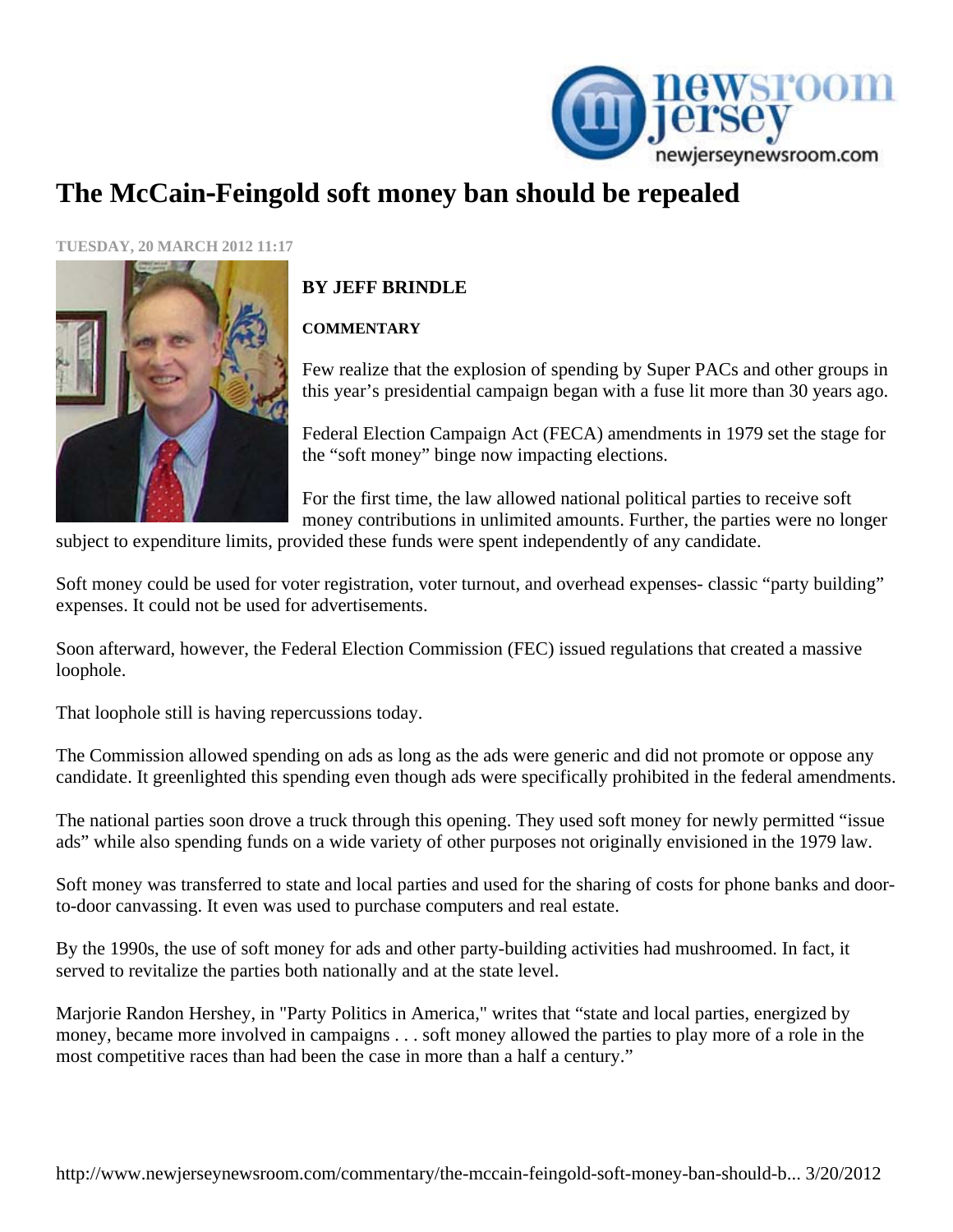Reformers, however, fretted over all the large checks going to the parties. They called for a curb on soft money and for improved disclosure.

The effort resulted in the 2002 Bipartisan Campaign Reform Act (BCRA), known as McCain/Feingold.

McCain/Feingold banned soft money to national parties, forcing them to depend on hard money- contributions subject to federal contribution limits.

The law limited parties to contributing \$5,000 to candidates and restricted coordinated expenditures to \$42,000.

Another goal of McCain/Feingold was to check the influence of outside, independent groups. Though minimal at the time, activity by these groups showed great potential for growth.

The law tried to limit this potential by banning ads by independent groups within 30 days of a primary and 60 days of the general election.

Unfortunately, federal courts decided this and many other restrictions in McCain/Feingold were on shaky legal footing. Instead of curtailing the influence of independent groups and bringing greater transparency to the process, this well-intentioned reform did just the opposite.

The Center for Responsive Politics estimates that independent spending reached \$27.3 million in 2002.

In the years between McCain/Feingold and the 2010 U.S. Supreme Court decision in Citizens United v. FEC, independent spending grew over 1,000 percent.

Following Citizens United, which initially was blamed by many for the proliferation of independent groups, spending increased by a minimal amount to \$305 million in 2010 compared with \$302 million in 2008. However, outside political spending is expected to reach new highs in 2012 as the creation of Super PACs has unleashed a whole new wave of financial activity.

McCain/Feingold instigated a string of lawsuits that upended once-settled campaign finance law. The legal challenges culminated in the monumental Citizens United case, which permitted unlimited spending by corporations and unions while strongly upholding the principle of disclosure. They also led to subsequent rulings such as SpeechNow and Carey, which cleared the way for the current runaway spending by Super PACs.

So in the wake of McCain/Feingold, there has been a seismic shift in the electoral landscape. There has been tremendous growth in independent groups along with a rapid decline in transparency.

So how do we get the horse back in the barn? We probably can't.

But at least we can show who is riding the horse.

Through certain measures, the playing field can be leveled between the outside groups, political parties and candidates.

Frankly, it made no sense to weaken political parties through reforms that only shifted resources and influence to less accountable outside groups with little or no disclosure requirements.